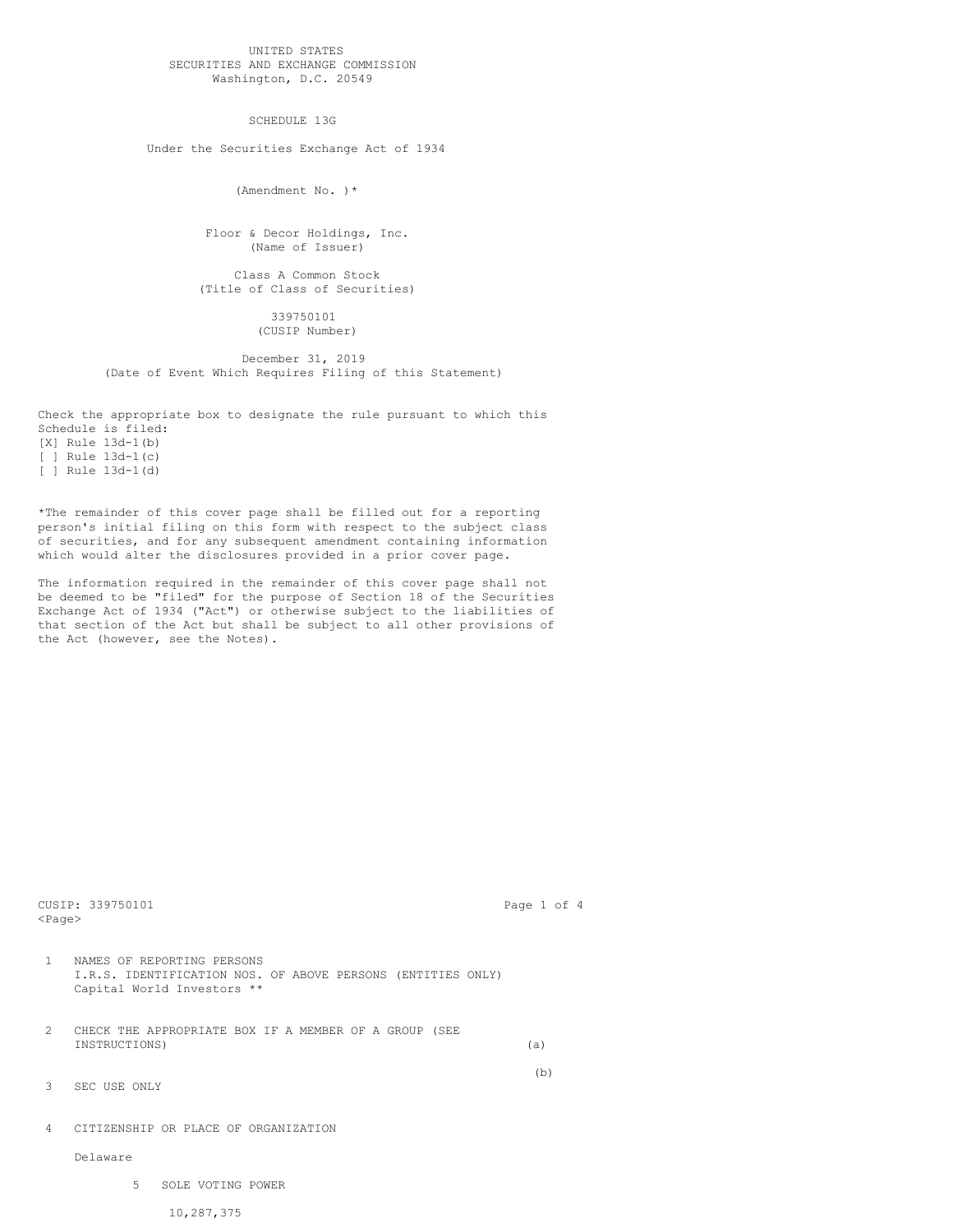6 SHARED VOTING POWER NUMBER OF SHARES NONE BENEFICIALL Y OWNED BY 7 SOLE DISPOSITIVE POWER EACH REPORTING 10,287,375 PERSON  $W$ <sup>T</sup> $TH$ : 8 SHARED DISPOSITIVE POWER NONE 9 AGGREGATE AMOUNT BENEFICIALLY OWNED BY EACH REPORTING PERSON 10,287,375 Beneficial ownership disclaimed pursuant to Rule 13d-4 10 CHECK BOX IF THE AGGREGATE AMOUNT IN ROW (9) EXCLUDES CERTAIN SHARES (SEE INSTRUCTIONS) 11 PERCENT OF CLASS REPRESENTED BY AMOUNT IN ROW 9 10.1% 12 TYPE OF REPORTING PERSON (SEE INSTRUCTIONS) IA \*\* A division of Capital Research and Management Company (CRMC) CUSIP: 339750101 Page 2 of 4 <Page> SECURITIES AND EXCHANGE COMMISSION Washington, DC 20549 Schedule 13G Under the Securities Exchange Act of 1934 Amendment No. Item 1(a) Name of Issuer: Floor & Decor Holdings, Inc. Item 1(b) Address of Issuer's Principal Executive Offices: 2500 WINDY RIDGE PARKWAY SE Atlanta, GA 30339 Item 2(a) Name of Person(s) Filing: Capital World Investors Item 2(b) Address of Principal Business Office or, if none, Residence: 333 South Hope Street Los Angeles, CA 90071 Item 2(c) Citizenship: N/A Item 2(d) Title of Class of Securities: Class A Common Stock Item 2(e) CUSIP Number: 339750101 Item 3 If this statement is filed pursuant to sections 240.13d-1(b) or 240.13d-2(b) or (c), check whether the person filing is a: (e) [X] An investment adviser in accordance with section 240.13d-1(b)(1)(ii)(E). Item 4 Ownership Provide the following information regarding the aggregate number and percentage of the class of securities of the issuer

identified in Item 1.